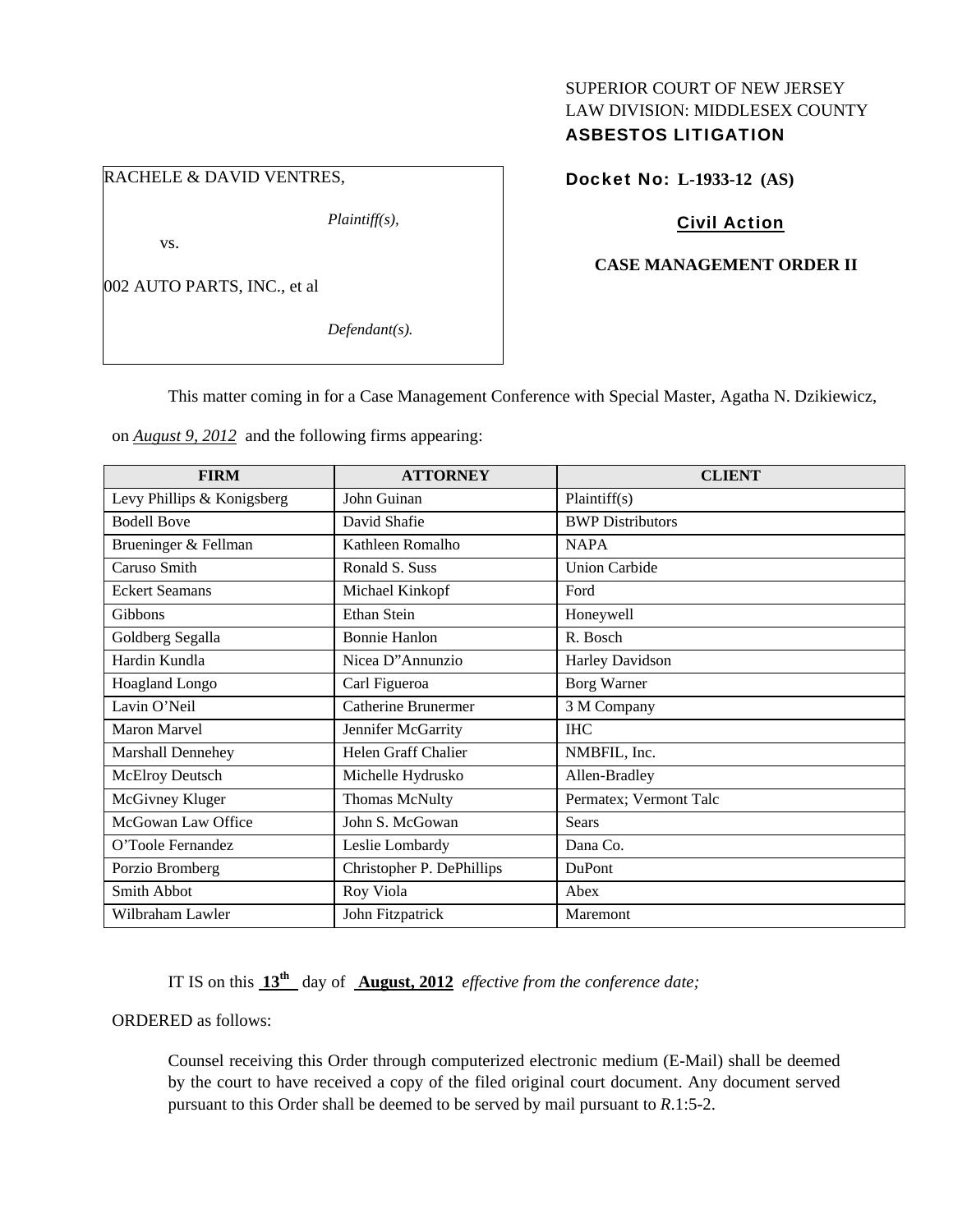### **DISCOVERY**

- November 30, 2012 Fact discovery, including depositions, shall be completed by this date. Plaintiff's counsel shall contact the Special Master within one week of this deadline if all fact discovery is not completed.
- December 31, 2012 Depositions of corporate representatives shall be completed by this date.

#### **EARLY SETTLEMENT**

- October 24, 2012 The Settlement Conference previously scheduled on this date is **CANCELLED**.
- January 11, 2013 Settlement demands shall be served on all counsel and the Special Master by this date.

#### **SUMMARY JUDGMENT MOTION PRACTICE**

| January 25, 2013 | Summary judgment motions limited to product identification issues shall be filed |
|------------------|----------------------------------------------------------------------------------|
|                  | no later than this date.                                                         |

February 22, 2013 Last return date for product identification summary judgment motions.

### **OTHER MOTION**

- February 8, 2013 Filing date.
- March 8, 2013 Return date.

#### **MEDICAL DEFENSE**

- November 30, 2012 Plaintiff shall serve additional medical expert reports by this date.
- November 30, 2012 Plaintiff is to arrange for the transfer of pathology specimens and x-rays, if any, by this date.
- March 22, 2013 Defendants shall identify its medical experts and serve medical expert reports, if any, by this date.

### **LIABILITY EXPERT REPORTS**

March 22, 2013 Plaintiff shall identify its liability experts and serve liability expert reports or a certified expert statement by this date or waive any opportunity to rely on liability expert testimony.

April 19, 2013 Defendants shall identify its liability experts and serve liability expert reports, if any, by this date or waive any opportunity to rely on liability expert testimony.

#### **EXPERT DEPOSITIONS**

April 30, 2013 Expert depositions shall be completed by this date. To the extent that plaintiff and defendant generic experts have been deposed before, the parties seeking that deposition in this case must file an application before the Special Master and

\_\_\_\_\_\_\_\_\_\_\_\_\_\_\_\_\_\_\_\_\_\_\_\_\_\_\_\_\_\_\_\_\_\_\_\_\_\_\_\_\_\_\_\_\_\_\_\_\_\_\_\_\_\_\_\_\_\_\_\_\_\_\_\_\_\_\_\_\_\_\_\_\_\_\_\_\_\_\_\_\_\_\_\_\_\_\_\_\_\_\_\_\_\_\_\_\_\_\_\_\_\_\_\_\_\_\_\_\_\_